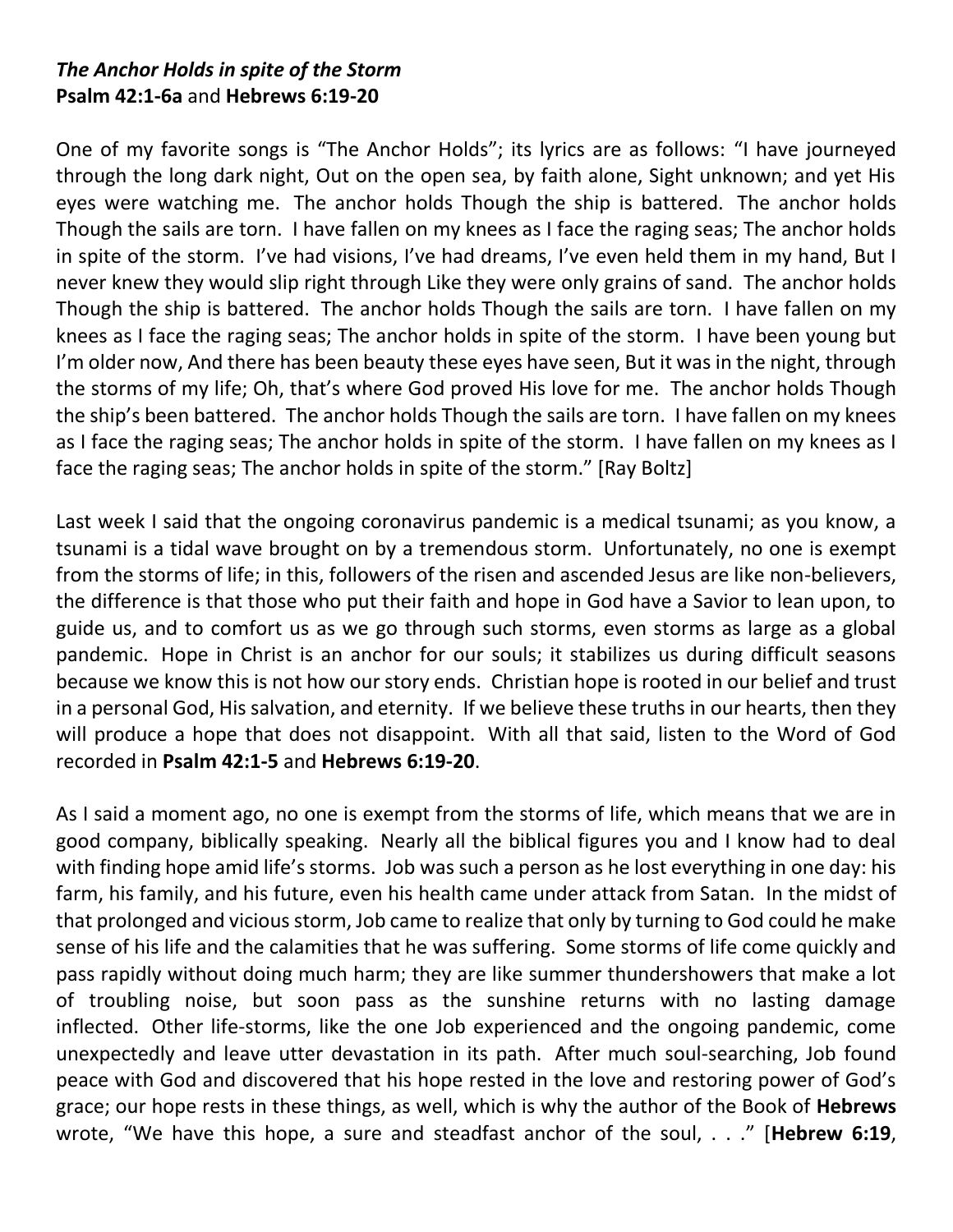NRSV] Never ponder the Book of **Job** without remembering that the One in whom Job placed his hope restored Job after the storm in a miraculous way.

Job was a farmer, but even kings have wrestled with despair and hopelessness. From the lowly to the mighty, this has been a timeless battle for every human being; many political, medical, and religious leaders around the world are facing this right now as they wrestle with things like when is it safe to return to work and resume our worship services. King David wrote **Psalm 42** during a contentious time in the Kingdom of Israel: Absalom, one of David's sons, had made a bid for the throne while David was still sitting on it; this open rebellion caused David to vacate the palace and Jerusalem itself in fear for his life. That meant that David also had to leave the tabernacle of God where the priests kept the Ark of the Covenant, which symbolized the presence of God. This family fight—this tsunami drove David away from the palace and away from the sanctuary of God, as a result, the King found his hope in the Lord shaken and threatened by the actions of his own son.

As I just noted, in the midst of this storm, God inspired King David to write **Psalm 42**; perhaps the tragedy of the situation was what caused the King to write this praise song with such vivid imagery. In the first verse of this psalm, David likened himself to a deer longing for water; the familiar *King James Version* uses the word "panteth" instead of "longs". A deer only gets to panting if it has been running hard, running especially hard if it is trying to avoid a predator, such was the real circumstance for the King. David was spiritually parched, longing for the stream of living water to the extent that his soul was panting for God; can you relate to being thirsty in the midst of a storm, in the midst of the ongoing pandemic? The home of my paternal grandparents had a well that provided the most wonderful refreshing water that I have ever drunk. This well used an electric pump to bring the water from deep in the ground and into the house. This system had one major drawback and that was if a storm knocked the power off, no water flowed and if the storm lasted long enough, I would get thirsty. Perhaps the ongoing pandemic has left you thirsty: thirsty for fellowship with those you have not seen for weeks; thirsty for the economy to fully reopen; thirsty for our worship services to resume; thirsty for life to take on some form of normality. This particular storm in David's life was both long and severe, so his soul was desperate for relief from the thirst it was experiencing.

In the second verse of **Psalm 42**, King David made it clear that his thirst was not merely for a unified kingdom or even for peace between himself and his son, as important as those things were to him, but rather, his all-consuming thirst was for the living God. In spite of the storm, David believed his hope was still alive because God was alive. All too often, we focus on the tsunami, but David taught us to focus on God and not the storm that rages around us; what a valuable lesson that is. The living God was still there even though David could not be in the sanctuary of the tabernacle in Jerusalem; God was still there with him in the forest as David was on the run trying to stay alive and God is with us in the eye of the storm, as well, whether that storm be death, illness, pandemic, injury, divorce, economic upheaval, natural disaster, betrayal, prodigal children, or any other storm.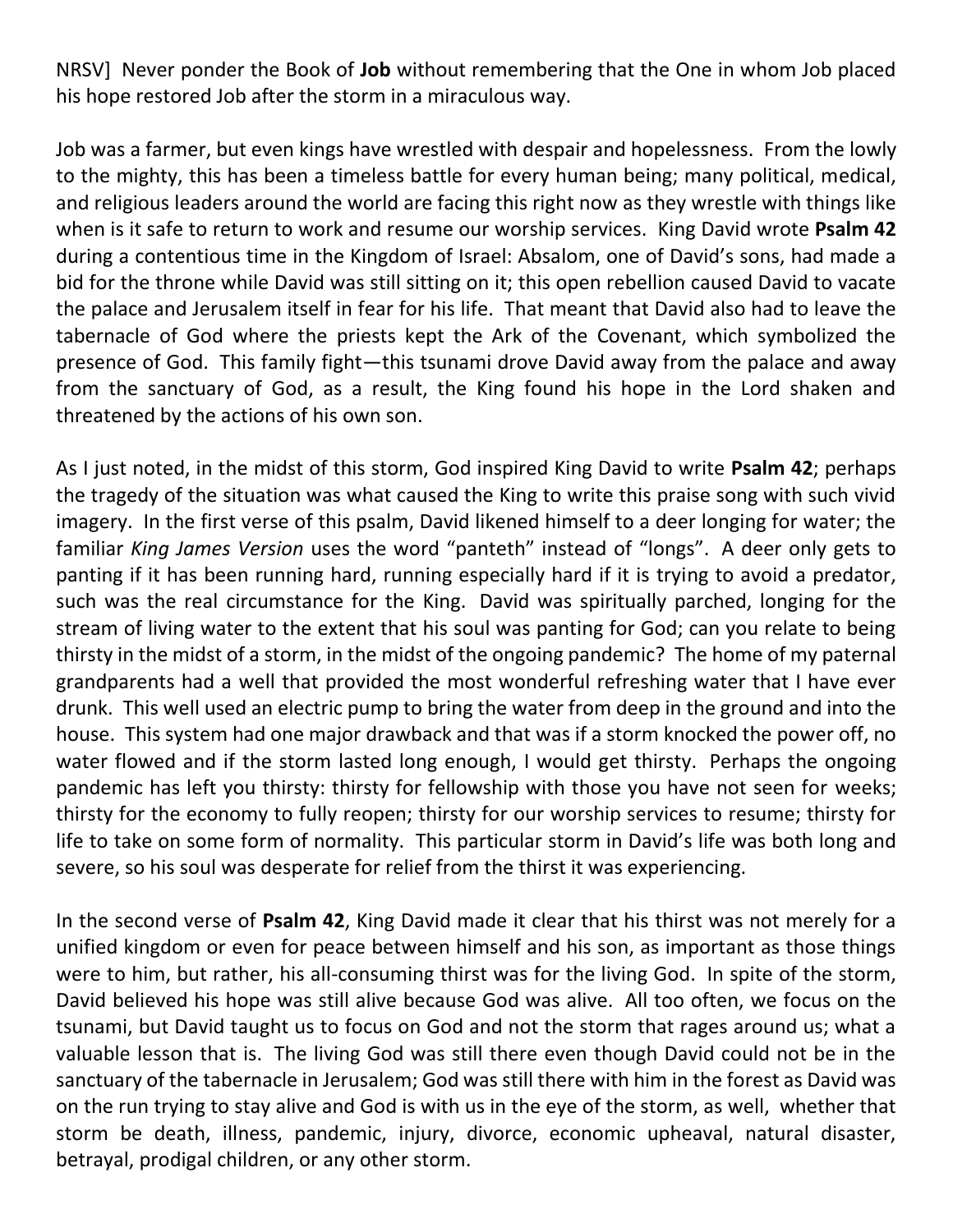In verse three of this psalm, David let us know that his only spiritual sustenance during this storm was his constant tears as everyone around the King kept asking, ". . . 'Where is your God?'" [**Psalm 42:3**, NRSV] Again, no believer is exempt from the storms of life just because he or she has put his or her faith in God, and King David was no exception and neither are we. Being a faithful follower of the risen and ascended Jesus does not mean that we will not face conflicts, hardships, battles, pandemics, and storms just like everyone else, nor does it mean that we will not become infected by the coronavirus or that our stock portfolio will not be adversely affected by uncertain economic conditions. The difference is that those who put their faith and hope in God have a Savior to lean upon, to guide them, and to comfort them as they walk through the storms; in other words: "The anchor holds Though the ship is battered. The anchor holds Though the sails are torn. I have fallen on my knees as I face the raging seas; The anchor holds in spite of the storm." [*"The Anchor Holds"*]

King David was on the run for several months as he sought to shore up support in order to take back his kingdom. This separation from the place of worship drove David into a despair and challenged his hope in the Lord. He wrote, in verse four of this psalm, "These things I remember as I pour out my soul: how I went with the throng, and led them in procession to the house of God, with glad shouts and songs of thanksgiving, . . ." [**Psalm 42:4**, NRSV] John Knox, the founder of the Presbyterian Church of Scotland following the Reformation, wonderfully captured the mood of this verse as he translated the first part to read: "Memories come back to me yet, melting the heart; . . ." [*Believer's Bible Commentary*] Do you have any heart-melting memories of worship; perhaps when you surrendered your life to Christ; received the *Sacrament of Baptism*; or rededicated your life to the work of the Lord? David painted a word picture for us in verse four that evokes all the emotion and spirit that an excited congregation will feel when it finally gathers in the sanctuary of God to celebrate the resurrection of Christ on its first Sunday back after a three-month absence. Like us not being able to worship together on *Easter Sunday*, being on the run had forced the King to miss at least one major Jewish festival, such as *Passover*, and his heart was broken because of his absence. The storms of life are always more severe when we are hindered from worshiping God with fellow believers; this is true whether our absence is pandemic-induced or due to our own neglect.

In verse five of this psalm, King David asked and answered a couple of crucial questions that we should ask ourselves in the midst of this pandemic, and indeed, in all of life's storms, as he wrote: "Why are you downcast, O my soul, and why are you disquieted within me? Hope in God; for I shall again praise him, my help and my God. . . ." [**Psalm 42:5-6**, NRSV] Centuries later, the Apostle Paul echoed the thought of David when he wrote: ". . . If God is for us, who can be against us?" [**Romans 8:31**, NIV] David realized that no matter what his circumstance, he could be in God's presence whenever he lifted praise to God and that would help him through the storms of life; my prayer is that our praise of God produces the same assurance in each of our lives as we have been forced to worship together via video.